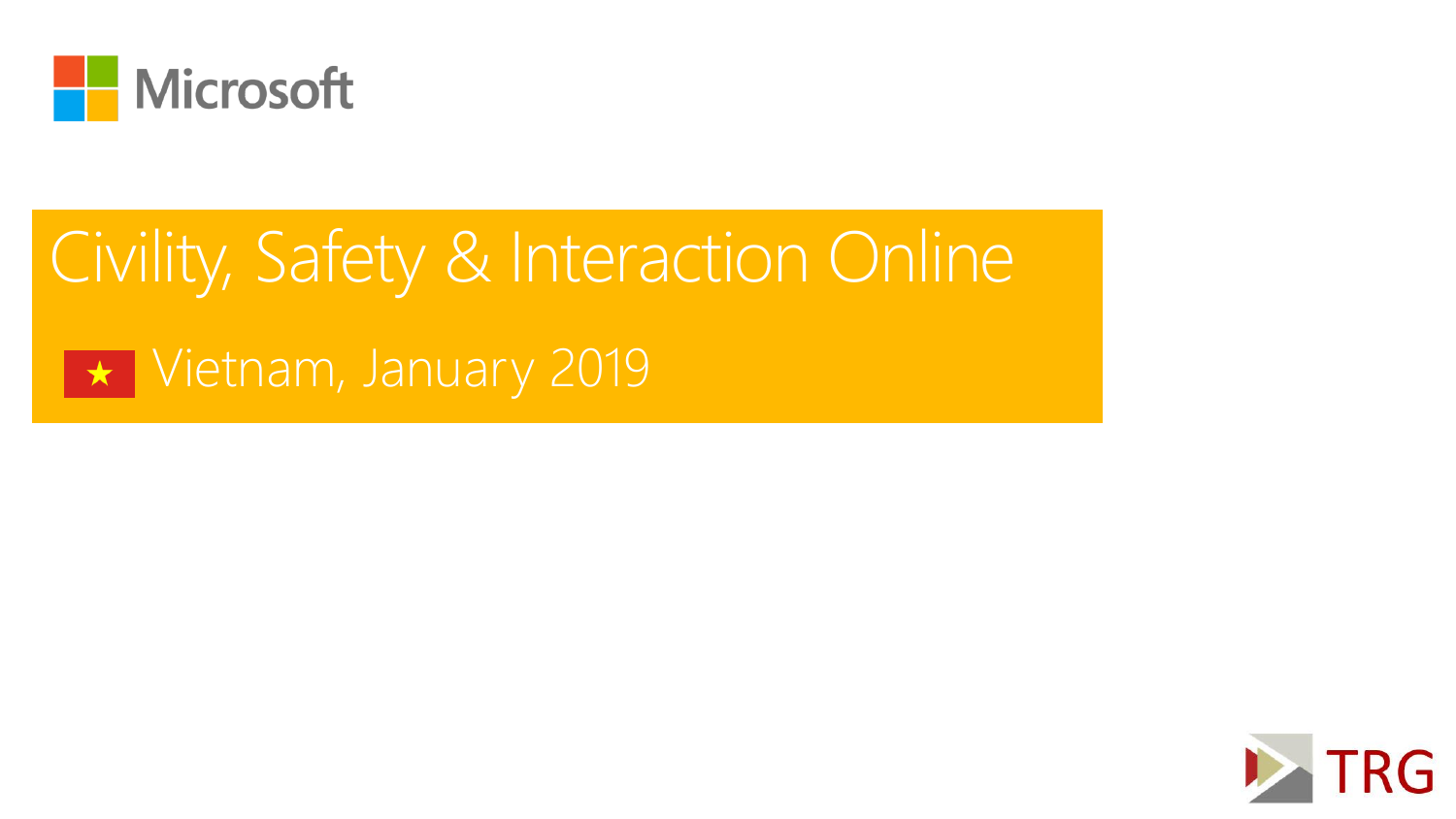# Key Findings – Vietnam

- The nature of online risk types: The types of risks that stood out for Vietnam compared to the global averages included: 1) receiving unwanted sexual messages or imagery, 2) encountering fake news, and 3) being contacted by a stranger to collect personal information
- Our social circles became more risky: Within Vietnam, risks from family and friends also increased significantly to 20% (+6%), although the gain was not as pronounced as in other countries
- The pain from online risks was significant: Within Vietnam, moderate to severe pain was experienced by 63% of consumers, notably above the global average
- Consequences were up; positive actions were down: Vietnam consumers matched the WW trend for consequences and were more likely to say that their lives became more stressful after online risk exposure; in terms of positive actions taken, there was a 7-point decline in treating people with respect online
- Millennials and boomers were hit hardest by risks: More millennials in Vietnam suffered moderate to severe pain from online risks, compared to their global peers (71% vs. 60%)
- There was a surge in teens asking for help. In Vietnam, teens were above the global average in asking for help from an adult with an online issue (36%), but fewer teens sought help from a parent (35%)
- No change in DCI: Vietnam registered no change in DCI and ranks #15 out of the 22 countries surveyed in the latest study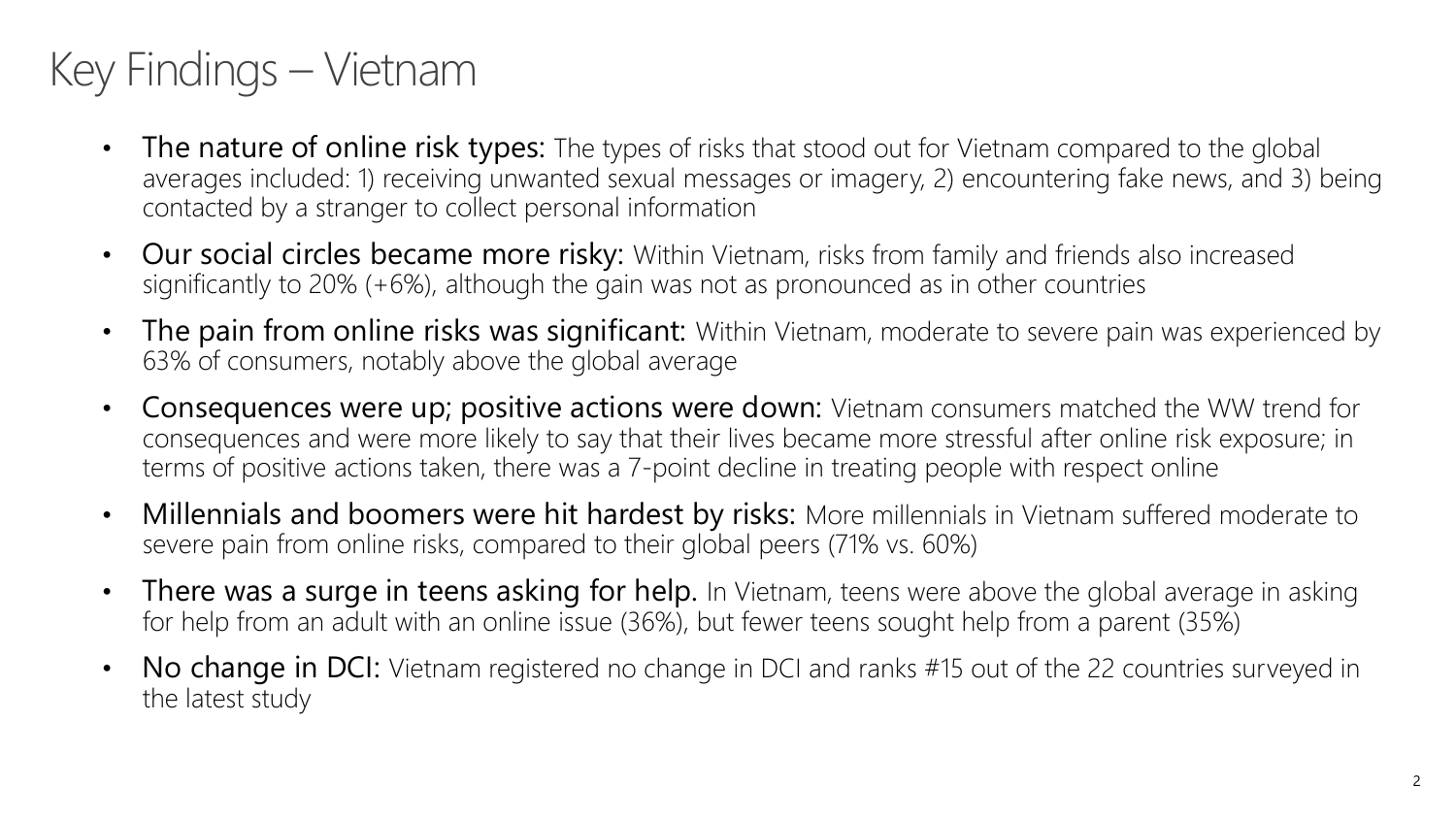## Nature of online risk types in Vietnam

- The most common type of unwanted contact involved attempts to collect personal information; being asked inappropriate questions by a stranger was notably higher than the global average
- Vietnamese were most likely to encounter fake news and internet hoaxes, but the latter was 5 points below the global average
- Various forms of bullying were the most typical behavioral risks experienced; purposeful embarrassment was higher that the global average and experienced by 45% of respondents in Vietnam
- Receipt of unwanted sexual imagery or messages dominated this category both in Vietnam and globally; unwelcomed requests for sexual favors was 11 points higher in Vietnam than globally

| <b>Top 3 Unwanted contact</b>               | Vietnam | Global |
|---------------------------------------------|---------|--------|
| I was contacted by someone I didn't know to |         |        |
| collect personal information                | 55%     | 42%    |
| I was asked inappropriate or personal       |         |        |
| questions by someone I did not know         | .50%    | 36%    |
| I was repeatedly contacted through          |         |        |
| electronic means after I made clear the     |         |        |
| contact was unwelcome                       |         |        |

| Top 3 Hoaxes, scams & frauds | <b>Vietnam</b> | Global |
|------------------------------|----------------|--------|
| Fake news                    | 57%            | 57%    |
| Internet hoaxes              | 45%            | 50%    |
| Phishing/Spoofing            | 41%            | 29%    |

| <b>Top 3 Behavioral risks</b>            | <b>Vietnam</b> | Global |
|------------------------------------------|----------------|--------|
| Someone tried to embarrass me on purpose |                |        |
|                                          | 45%            | 38%    |
| Someone called me offensive names        | 43%            | .51%   |
| Someone posted false or misleading       |                |        |
| information about me online              | 40%            | 22%    |

| <b>Top 3 Sexual risks</b>                | <b>Vietnam</b> | Global |
|------------------------------------------|----------------|--------|
| I received unwanted sexual messages or   |                |        |
| images                                   | 60%            | 67%    |
| I received an unwelcomed request for a   |                |        |
| sexual favor                             | 44%            | 33%    |
| I received an unwelcomed request to send |                |        |
| intimate images of myself or others      | 31%            | 32%    |

*Q2.01 Please choose which of the following TYPES of Unwanted Contact you have ever experienced. Q2.02 Please choose which of the following TYPES of Hoaxes, scams or, frauds you have ever experienced. Q2.03 Please choose which of the following TYPES of offensive behavior you have ever experienced. Q2.04. …Please choose which of the following TYPES of Sexual risks you have experienced ever.*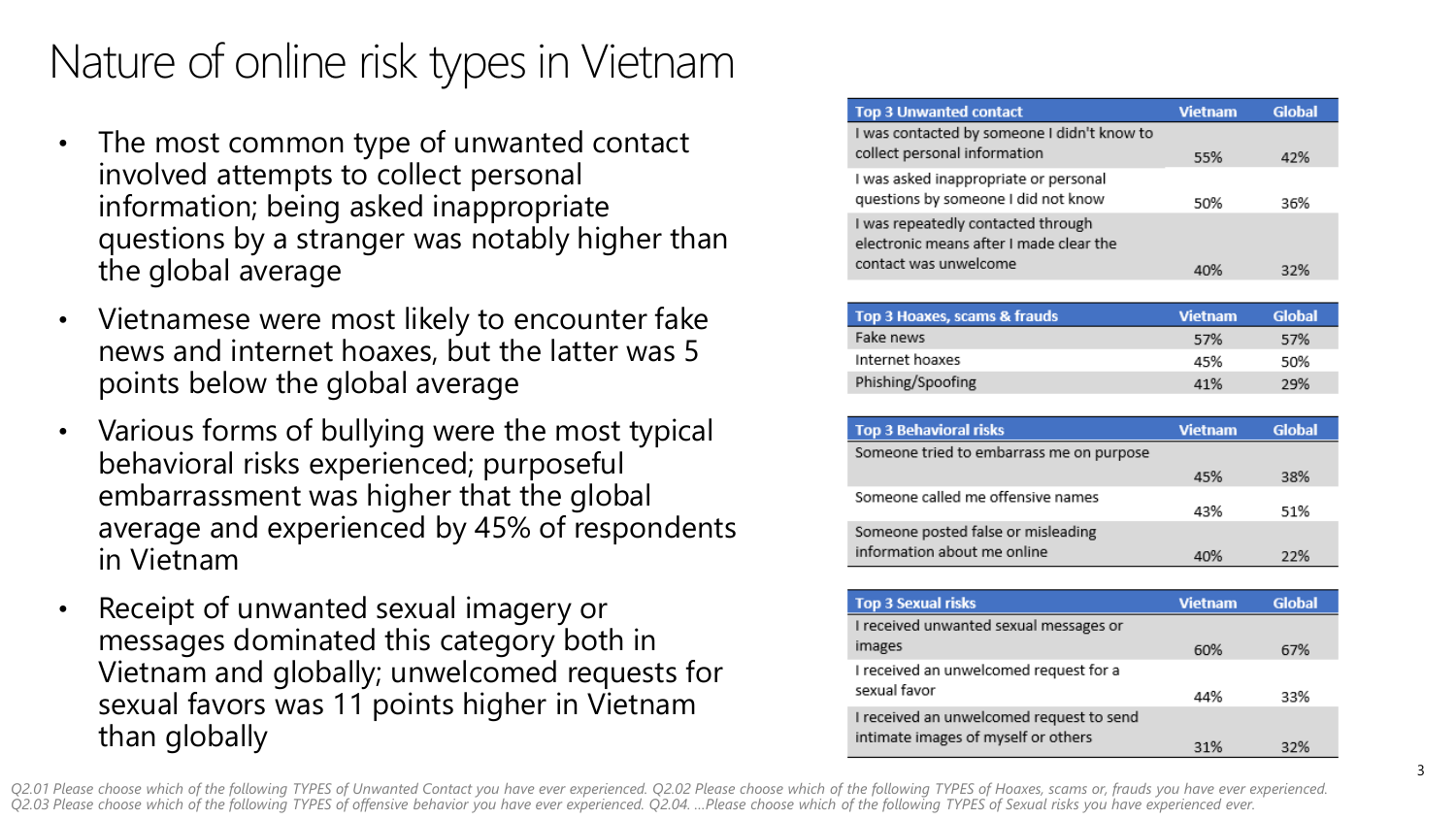## Social circles became riskier in Vietnam

- Worldwide, while 62% of online risks were sourced from strangers and people respondents knew online only, family and friends accounted for 28% of online risks, up 11 points YOY
- Within Vietnam, risks from family and friends also increased to 20%, though the gain was not as pronounced as in other countries (+6% versus previous year)



*Q2a. Which types of people have, in the past treated you in an unsafe or uncivil manner online?*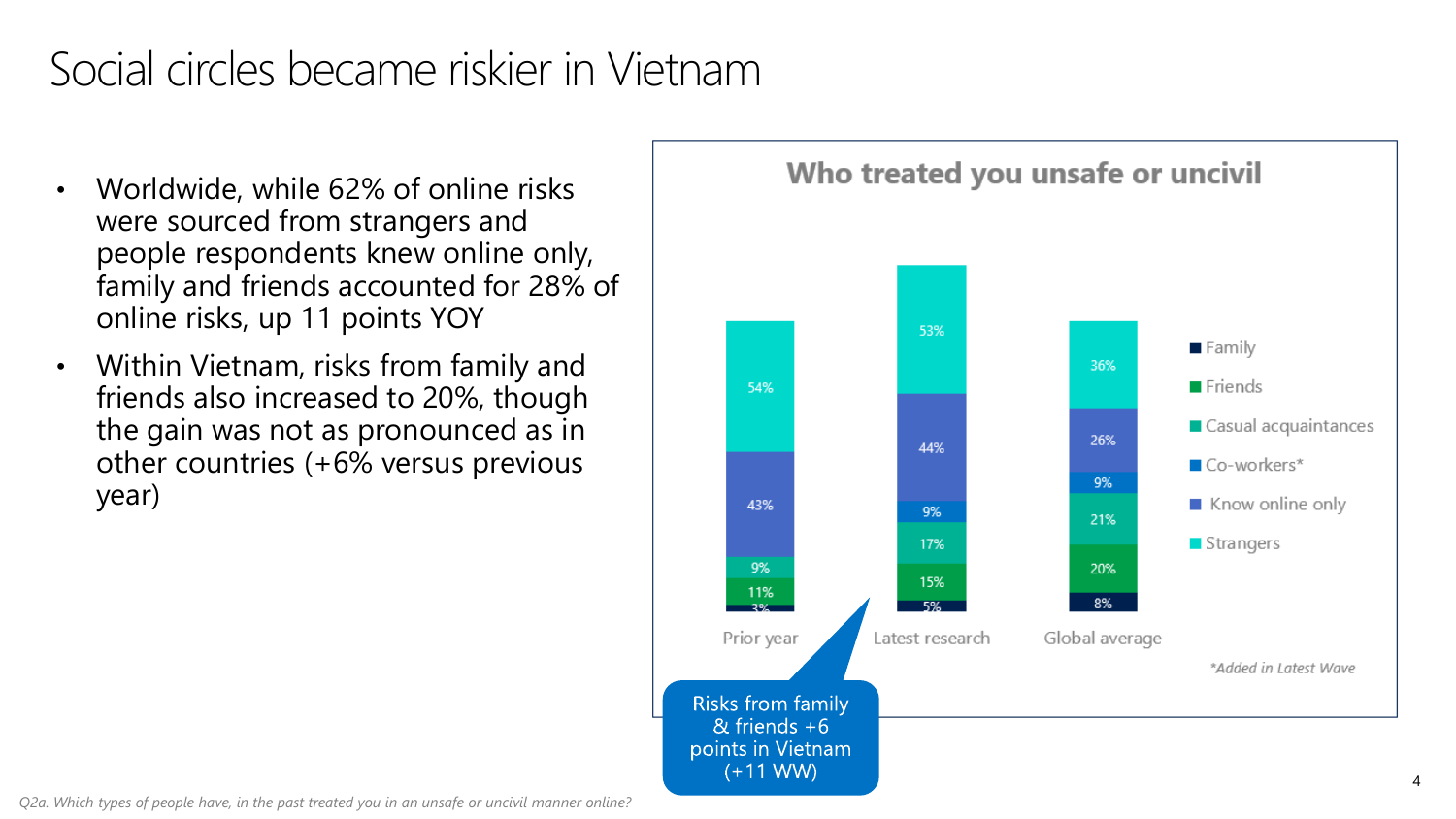# Severe pain from online risks was higher in Vietnam

- Worldwide, 55% of consumers reported experiencing moderate or severe pain due to online risks, with 16% saying they felt no pain at all
- Within Vietnam, moderate to severe pain was experienced by 63% of consumers, notably above the global average; in addition, Vietnamese reported significantly higher levels of severe pain from online risks compared to the rest of the world (42% vs. 28%)

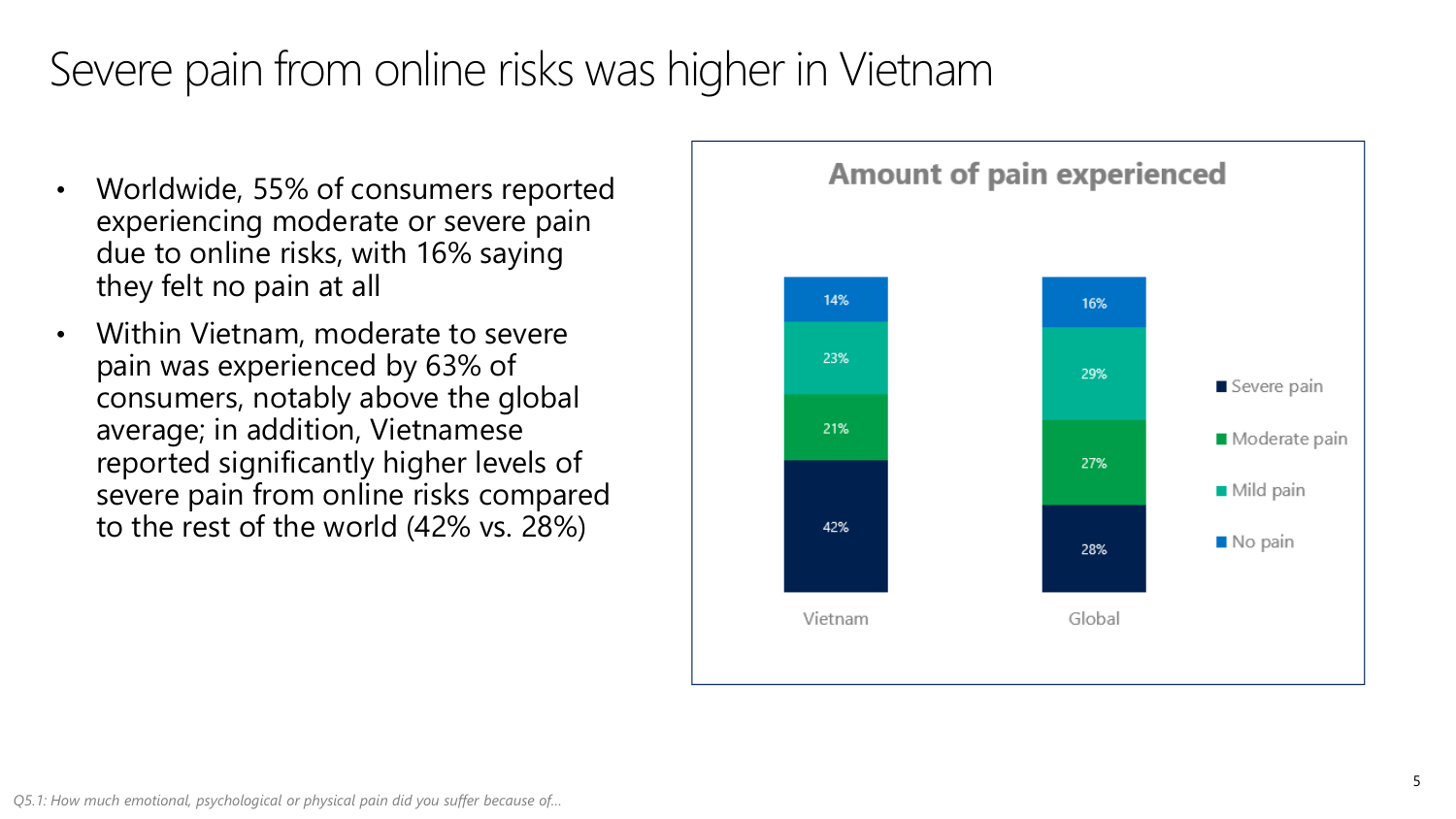#### Vietnam experienced more consequences from risks and were less inclined to take positive actions

- Worldwide, there was an increase in consequences and a decrease in positive actions; the top five consequences showed 3- or 4-point increases from the previous year; people also were less likely to take positive actions (-3 to -5 points)
- Consumers in Vietnam matched the WW trend for consequences and were more likely to say that their lives became more stressful and that they backed away from social media after online risk exposure
- Vietnam showed drops in positive actions and were less likely to say that they treated others with dignity and respect

|                                                                  | Latest                |     |
|------------------------------------------------------------------|-----------------------|-----|
| <b>Consequences: Vietnam</b>                                     | research <sup>*</sup> |     |
| Became less trusting of other people online                      | 45%                   | 4%  |
| Became less trusting of other people offline                     | 36%                   | 4%  |
| My life became more stressful                                    | 40%                   | 10% |
| Lost sleep                                                       | 38%                   | 5%  |
| Was less likely to participate in social media, blogs and forums | 25%                   | 10% |

|                                                               | Latest                |       |
|---------------------------------------------------------------|-----------------------|-------|
| <b>Positive Actions: Vietnam</b>                              | research <sup>*</sup> |       |
| I paused before replying to someone I disagreed with online** | 34%                   | $-6%$ |
| I defended someone who was treated unsafe or uncivil online** | 14%                   | 0%    |
| I treated the other person with dignity and respect**         | 26%                   | $-7%$ |
| I used tighter privacy settings on social media               | 45%                   | $-1%$ |
| I showed respect for other people's point of view**           | 25%                   | -5%   |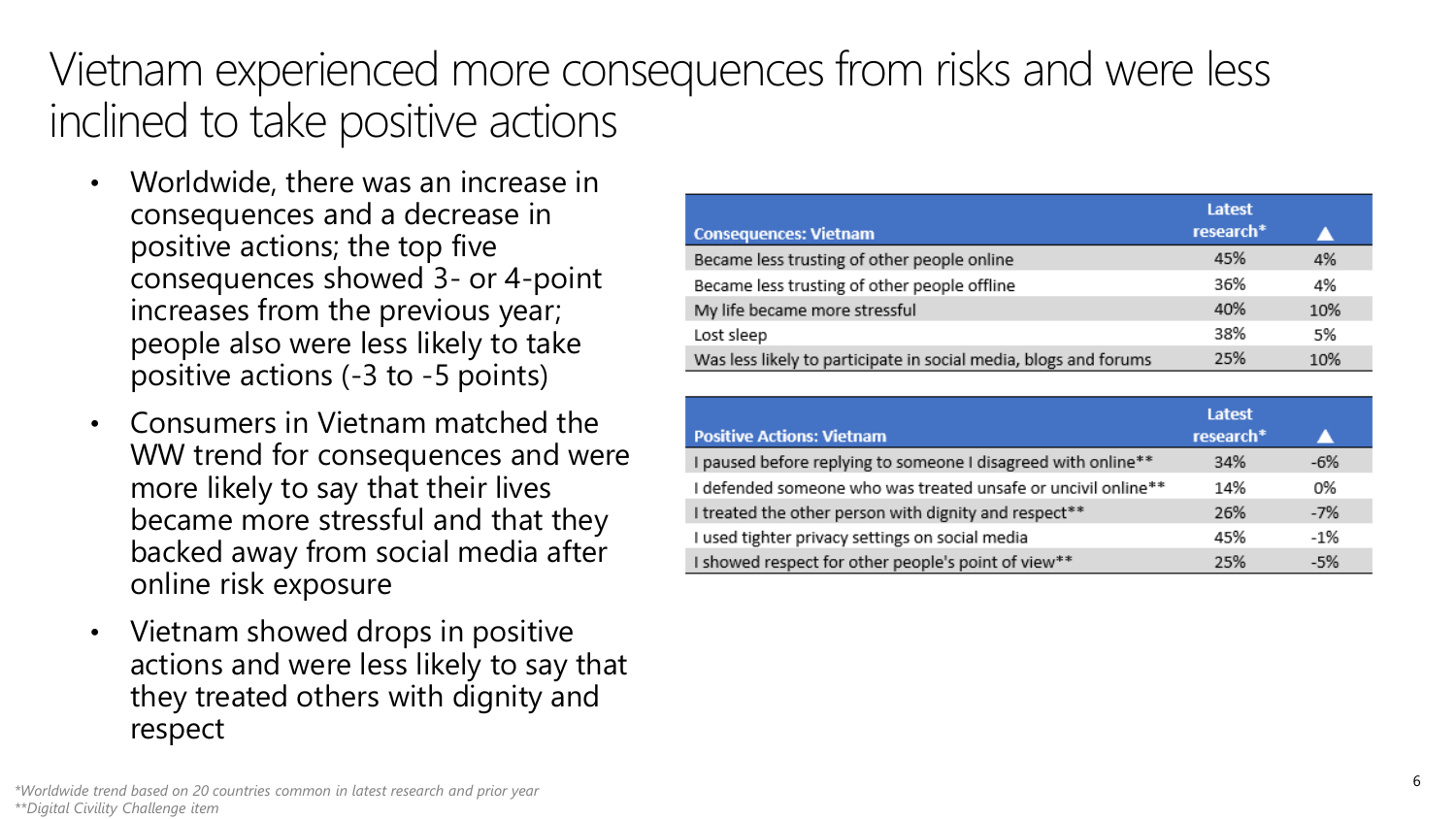## Millennials and Boomers were hit the hardest

- Online risks had some of the strongest impacts on millennials and boomers in terms of risk exposure, consequences and the attendant psychological, physical and emotional pain
- Overall, exposure to risks as measured by DCI and average number of risks was higher than the global averages
- More millennials in Vietnam suffered moderate to severe pain from online risk exposure compared to their global peers (71% vs. 60%)



7 *Q2: Which of these has ever happened to you or to a friend/family member ONLINE? Q9: ….Please tell us if any of the following has ever happened to you or to a friend/family member as a consequence of being treated uncivilly? Q5.1: How much emotional, psychological or physical pain did you suffer because of…*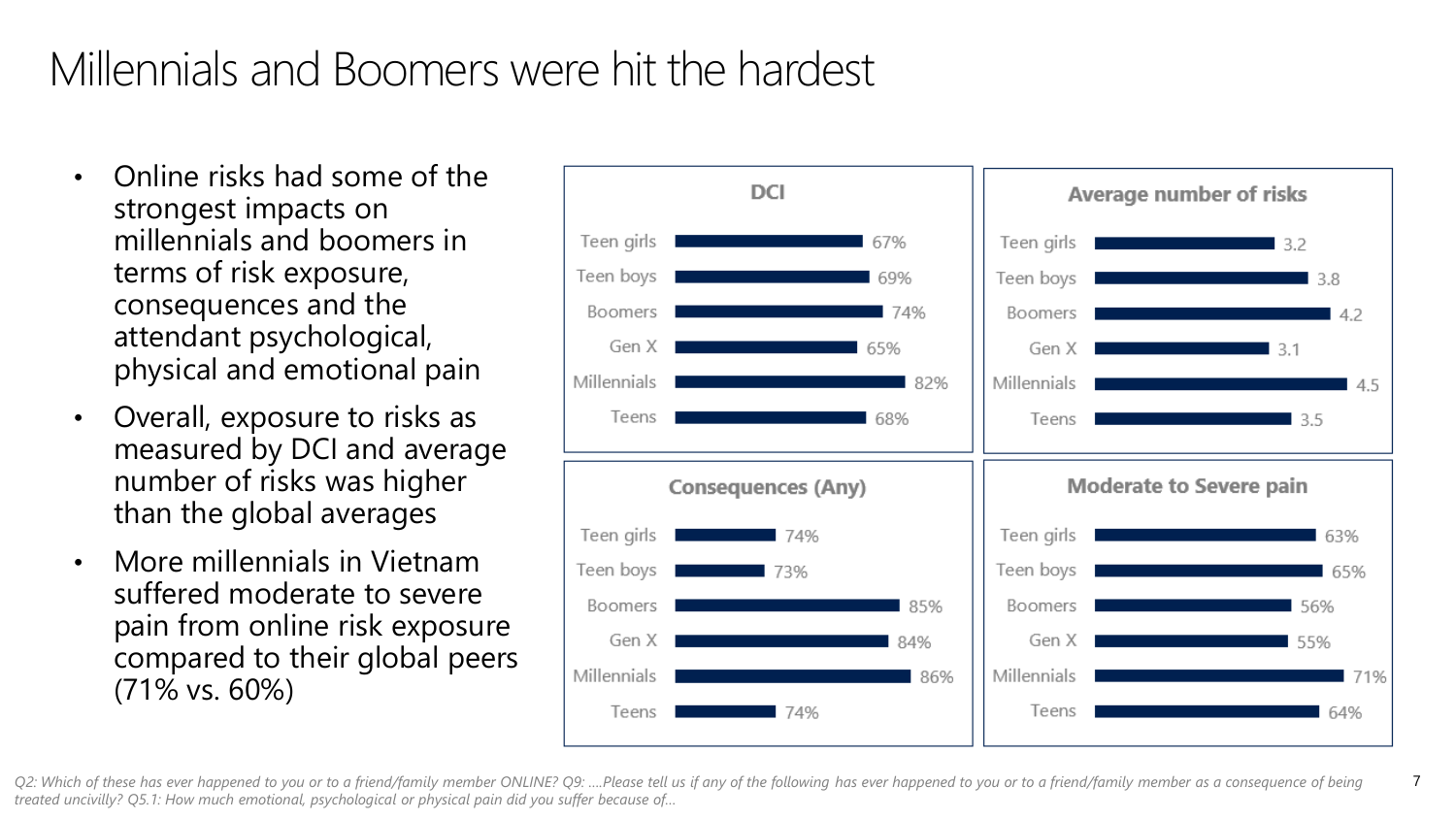#### More teens asked for help with online risks

- Worldwide, there was a surge in teenagers asking for help with online risks from both parents (+32 points to 42%) and other adults (+19 points to 28%)
- In Vietnam, teens were above the global average in asking for help from another adult (36% vs. 28%), but reported a smaller percentage when asked about seeking help from their parents (35% vs. 42%); both totals still outpaced results from the prior year's study